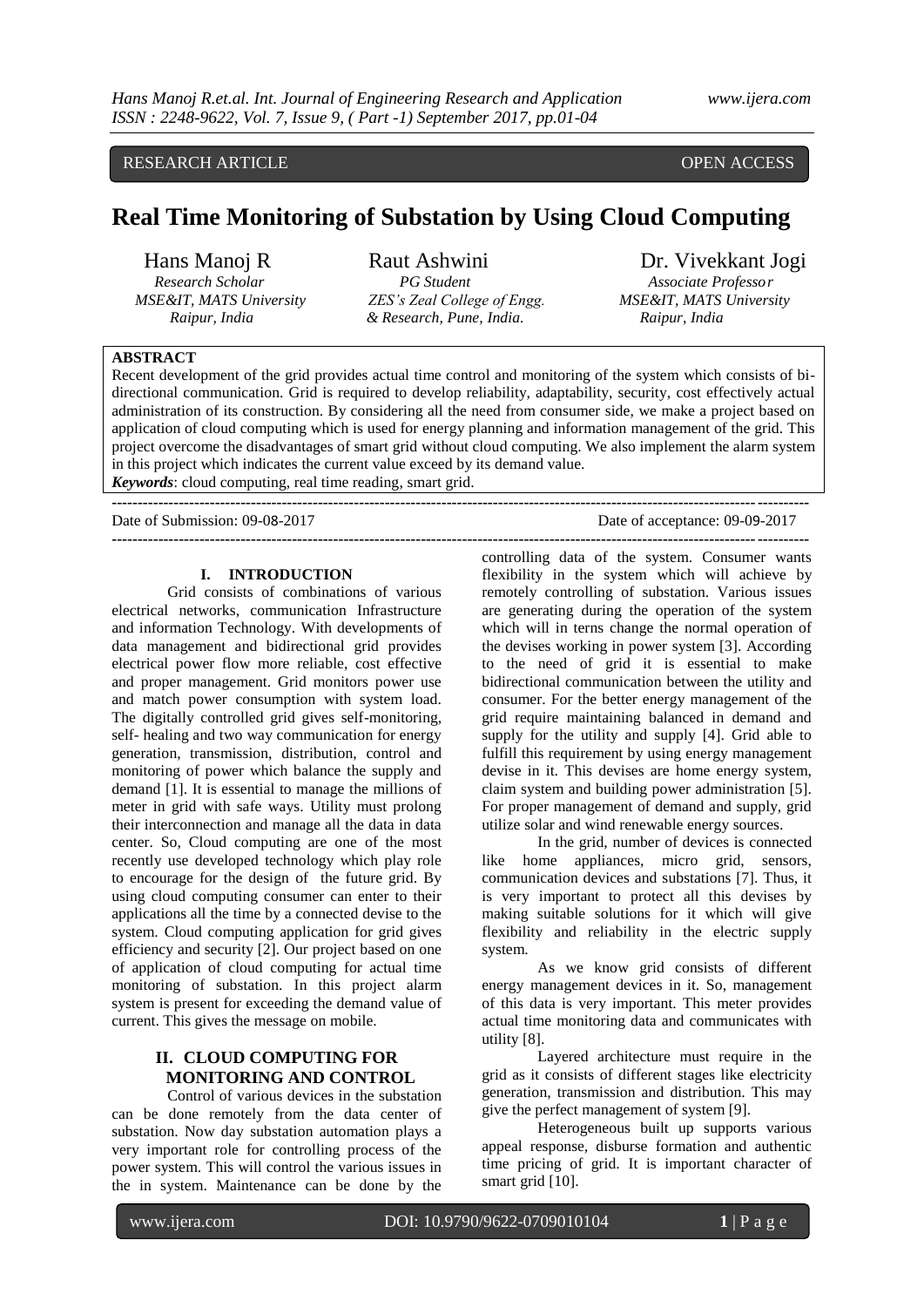Security is one of very important case to secure the privacy of any field [11]. Cyber security, data outage, threat detection are various issues required for preventions. For customer motivation proper privacy policy should need to keep secure at their end [2],[3].

For fulfillments above explained terms, cloud computing is very useful technology in recent development of grid. It consists of following properties [4],[5]:

1) Optimization of cost by actual time monitoring and controlling of various parameters [6],[7].

2) According to the energy usages at consumers end they can make payment by using some specific applications or software.

3) Carbon emissions in the grid is very serious issue. It may lead to control this problem through inclusion of hydro, solar and wind power generating stations [8].

4) Proper balance of demand and supply. This is done by accessing the data to the customer utility side.

Our goal is to calculate the reactive power from the substation and provide compensation on it. For this project data from the cloud plays a very important role. For accessing the cloud we had taken space at server and we can see the daily consumption of electrical power by using our login id and password. We already had created an account there. We can see various parameters like reading for voltage, current and power factor. Hence by using basic formulae for active and reactive power we calculate their respected readings.

# **III. SMART GRID AND CLOUD COMPUTING**

**3.1 Smart Grid:** A grid is the combination of information technology with intelligent devices in power system. It also uses bidirectional communication between customer and utility [9]. As we have discuss grid make reliability over the generation, transmission and distribution. In generation of electrical power various power plants includes for generation. Transmission provides generated power from generating substation to the distribution station [20]. It is very important to make realize customer to control the use of electricity at their end. Grid work under these requirements. Grid provides various intelligent devices and provides bidirectional communication between customer and utility to fulfill the distance between demand and supply. The following discuss terms are very important in grid for the above mentioned points:



**a) Smart Meter**: Substation automation provides flexibility in the power flow. Recently developed grid consists of various infrastructures in it with smart meters at the consumer end which make them know their power consumption [2]. This smart meters help to store the regular information of power consumption and maintain the record for the same. Advanced metering infrastructure is use to determine the actual time monitoring at the customer end and can be remotely controlled [22]. This is located at distribution end and able to record the energy consumption. By the use of bidirectional communication consumer and utility are always in contact with each other. Consumers are aware about the power use at their side. They can ask about the record what they want to utilities. Also customer can calculate the whole day energy consumption at home by taking the readings from smart meters. This may help the cost of power use that's why they will alert to save the energy consumption. Smart meters are actually designed this purpose to know the power use and one should control the use of power [23].

**b) Micro grid**: Matching the demand and supply creates various challenges at utility supply system. Electrical supply systems need to work under energy efficiency, energy autonomy and diversify the energy sources. Micro-grid used for the demand management, energy generation and energy storage. Penetrations of distribution generation from renewable sources like solar, wind and hydro must be done in the system. Basically micro grid is one of very important solution which is required to maintain demand at consumer end. It allows using various sustainable energy sources such as wind, hydro. Micro grid use to integrate these distributed energy sources and distribute the energy to the consumers to fulfill the requirements [24].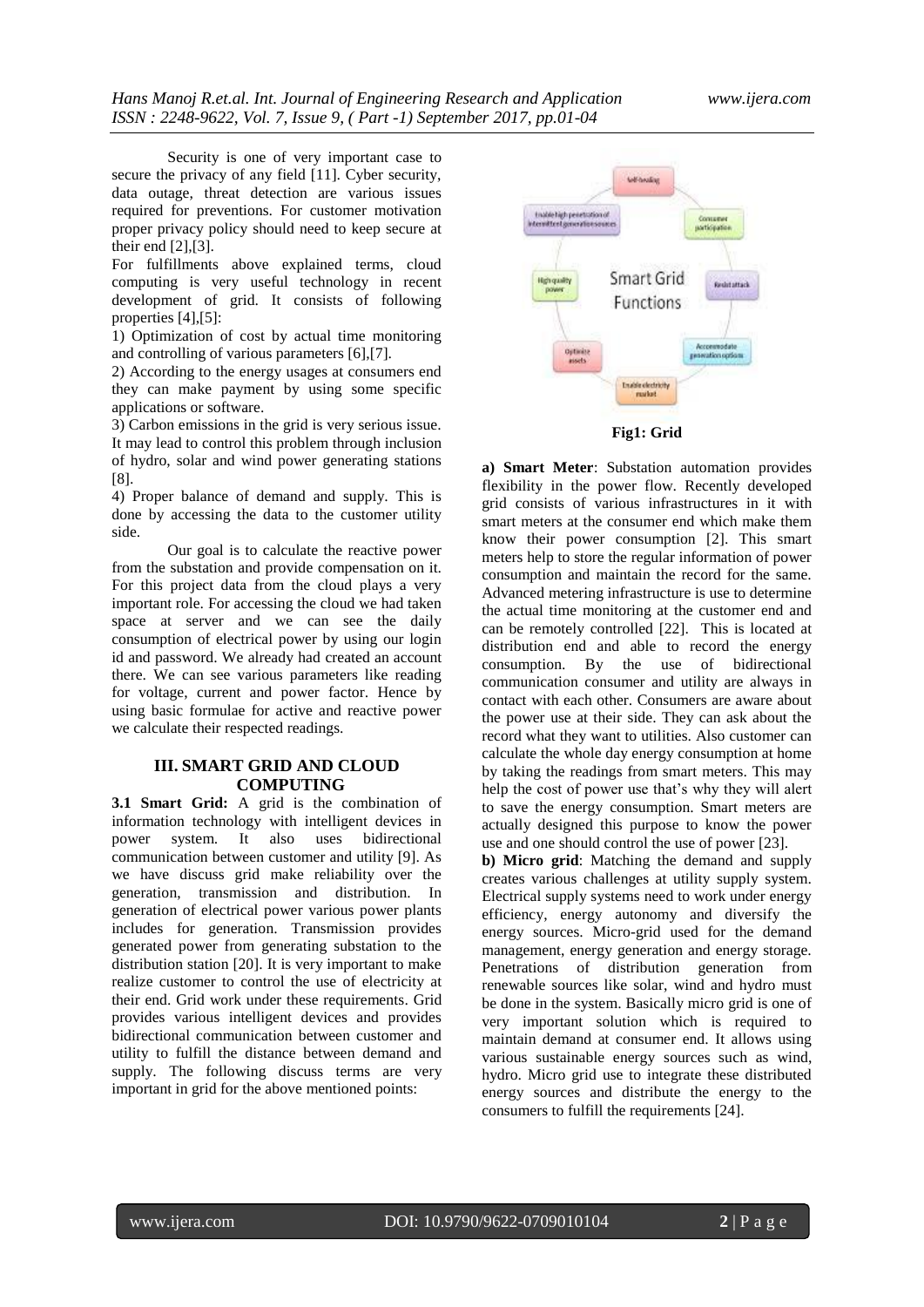

Fig 2 shows the conceptual set up for micro grid .This architecture shows the basic steps from generation electrical supply with storage and integration of distributed energy sources. This figure show the electricity generated by using fuel like coal at thermal, water at hydro and wind energy for generation of energy which provides at transmission level. From the transmission substation it will step up or step down with the help of a static devise (transformer) then it sends to distribution level. From the distribution substation energy provides to the consumer according to their requirements.

### **3.2 Cloud Computing**

Cloud computation is recently developed technology for grid which provides a computation model that will prevent on demand model and also store various records which can be seen at the connecting device [25]. Cloud use the data taken by the various smart meters in grid. Cloud computing includes following properties:

*On-demand function:* cloud computing provides the data stored at every stages to the consumer according to their requirement this can be used to know them their use of energy. By using this information consumer will be aware and they wants to save energy and the money also. Customer can primarily see the data from cloud which will help them to calculate the energy consumption at their home. So to save their money they make control on use of energy. This facility of cloud is very important one which provides the information according to the demand of consumer.

*Broad network access:* cloud can be able to handle through a browsers which are available anywhere now a days. Heterogeneous consists of thin or thick can be used for making network for cloud. People are very introduced with surfing of internet so can easily use the broad network access built with the cloud. Cloud can be handling from anywhere.

*Rapid elasticity:* This function having the control over the consumer that can read the data from the cloud. Data is can be support to store in memory devise. This data can be expand or reduced according to the consumer demand. So there is elasticity in the data storing at the cloud.

*Resource pooling:* There are no limits on the location of the consumer. They can easily access with cloud from anywhere and should read the data from cloud. Cloud computing model serve multiple consumer in resources pooling.

*Measuring devise:* As discuss earlier cloud computing provides advanced metering devise at consumer side to know them their power usage that is help them control on power saving. By use of meters consumer can be easily estimate the cost of power at home. And this cost should paid by them.



*Fig 3: Cloud Computing*

Fig3 shows various stages in cloud computing. This technology provides various facilities to consumer. This will help them to introduce with new technology. Cloud computing categorized into different stages they are required characteristics, model and implemented models. In this essential characteristics broad access network, rapid elasticity, measuring devices and on demanding self-services. Service model consists of various services. In the new implemented model public, private, hybrid and community are the various terms perform. The above model visualize by National Institute of Science And Technology [26].

# **Energy Administration**

Energy authority is very common concept in grid. Researcher always tries to solve this issue by doing implementation in previous project. Our project based on the management of energy. This project shows the true power and receptive power and providing compensation of reactive energy. It is important to overcome the reactive power from the circuit. Our project provides the data from the cloud to the consumer. They can see the reading for active